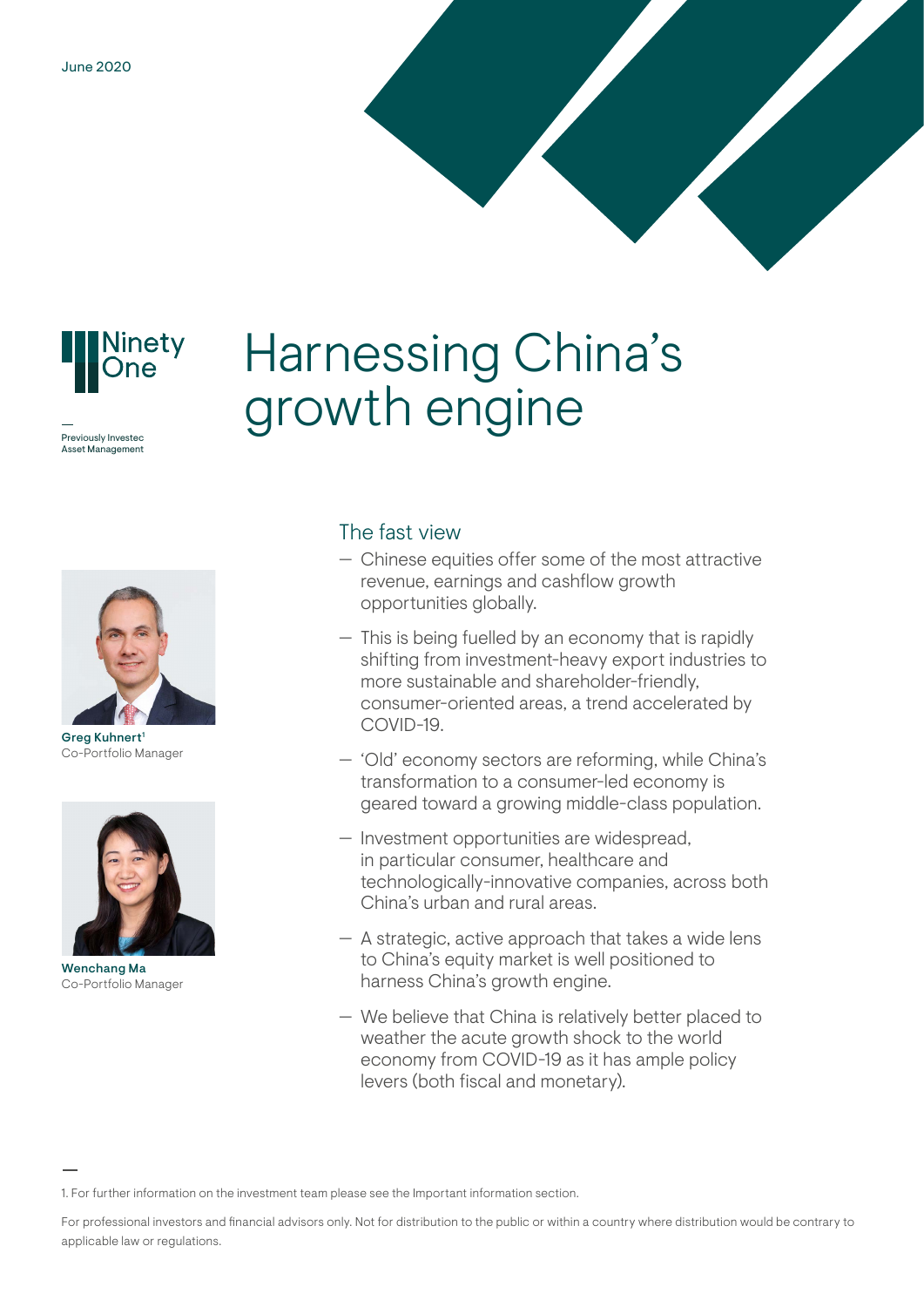## China transitioning to a new normal

After decades of supercharged economic growth, the consensus view is that China's growth engines are exhausted, and output will slow for the foreseeable future. We believe that this view is incorrect, and that China is transitioning to a new normal. China's long-term growth prospects will be driven by the rebalancing of its economy away from exports to consumption, the rising wealth and sophistication of Chinese consumers and the transformation of its vast rural economy. For investors, this is an opportunity to get involved in the take off of Chinese consumption growth.

## Opportunities emerge from reform

The rebalancing of China's economy has shifted the focus away from growth led by exports towards domestic growth fuelled by the increased spending power and sophistication of Chinese consumers. Chinese exports as a proportion of GDP are below 20% today, about half the level of 15 years ago<sup>1</sup>. The government has pursued significant reforms to 'old' economy sectors in order to combat overcapacity issues, namely in the steel, cement, coal and shipping industries. The state set ambitious supply reduction targets, in addition to implementing greater environmental regulation, which has also helped clean up polluting industries. This widespread restructuring has strengthened companies through improved cashflow, reduced capital expenditure and leverage alongside increased dividends.

This capacity consolidation also enhances pricing power and can set apart sector leaders. This is fuelling greater market concentration (Figure 1) and as active investors, therefore, it is crucial to distil which companies will be better positioned to withstand competition and emerge as winners over the long term.



### Figure 1: Market concentration has increased due to capacity consolidation

Source: digital cement, MIIT, Euromonitor, Wind, JP Morgan, Bernstein, Nomura, as at December 2018. Note: T refers to the combined market share of top number of companies.

> These 'old' economy sectors also tend to be dominated by state-owned enterprises (SOEs), where reform is essentially delivered through the government's role shifting from actively managing state enterprises towards controlling state capital. In other words, rather than influencing day-to-day operations, directing how much capital goes to strategic industries. Such moves are in addition to various anti-corruption measures and more conventional hiring practices, which has increased transparency and the quality of management at state-owned companies.

<sup>1.</sup> Source: World Bank, as at 31 January 2020.

For professional investors and financial advisors only. Not for distribution to the public or within a country where distribution would be contrary to applicable law or regulations.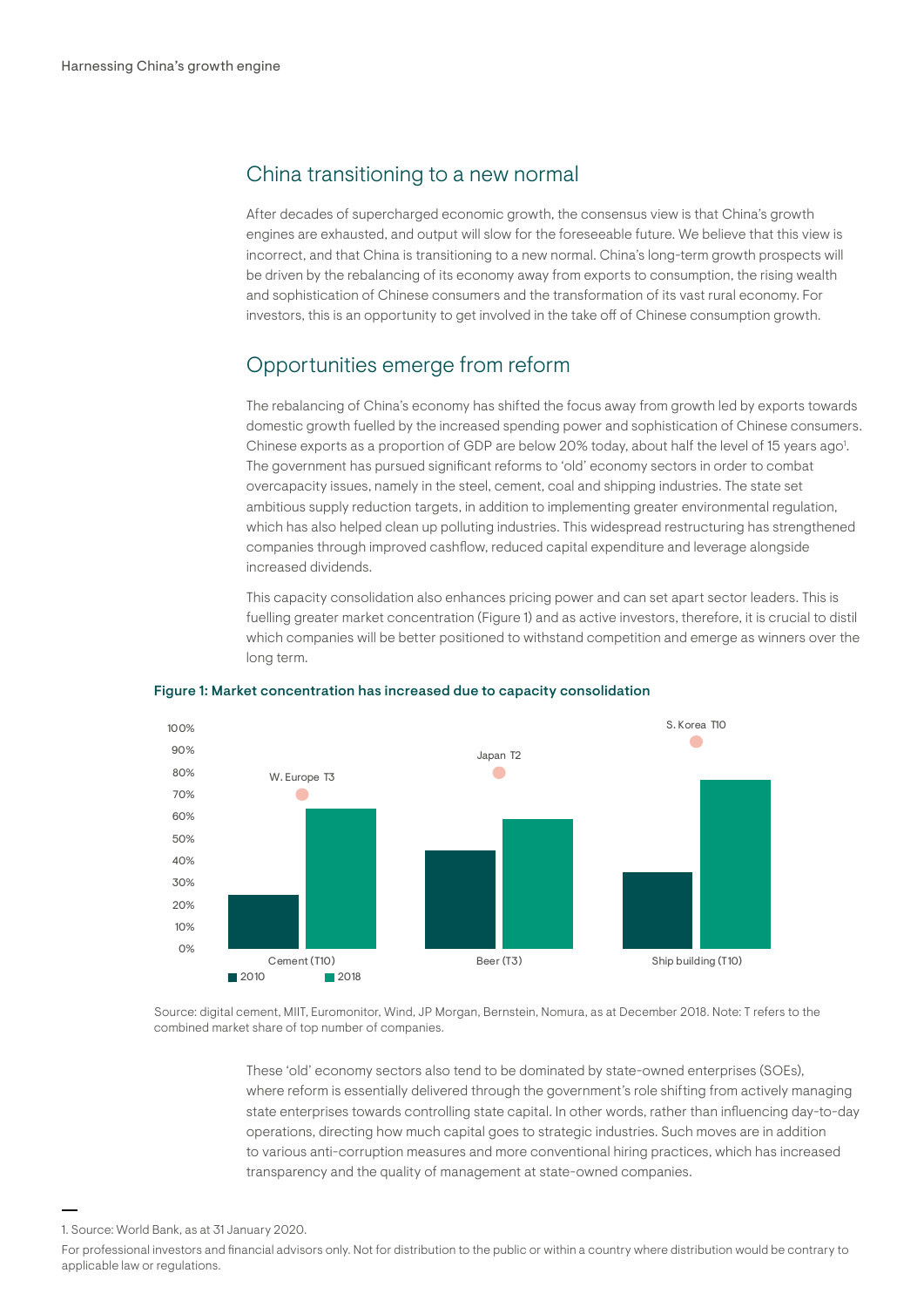# The changing face of the China opportunity

Despite an ageing population, there are many tailwinds for the consumption-led opportunity across multiple sectors in China. Rising affluence coupled with the propensity to upgrade purchases are supported by growing evidence of strong underlying growth in sectors such as healthcare and protection insurance. Moreover, China's pivot from industrial to innovation-led services means the levers of growth are driven more by technology than labour, which mitigates the potential demographic burden as the working age population peaks. This trend has been accelerated by COVID-19, as China has increased "new infrastructure" investments to boost long-term productivity by leveraging next-generation technologies. This includes 5G base stations, artificial intelligence (AI) and datacentres, intercity high-speed railways, industrial IoT, ultra-high voltage grids and electric vehicle charging stations, where investment in these sectors is estimated at almost \$180 billion over the next 10 years, according to Morgan Stanley<sup>2</sup>.

## Case study: Anhui Conch

Established incumbents can be well-placed to benefit from the state's drive to flush out lower quality products, such as in the cement industry. China's second largest cement supplier, Anhui Conch<sup>2</sup>, is focused on the Eastern seaboard, encompassing the provinces of Zhejiang, Shandong and Jiangsu, where cement prices are recovering sharply following the reduction of lower-grade supply. As China gets back to work, infrastructure-related materials, such as steel and cement, have also benefitted from the anticipation of higher construction. Anhui also has a strong balance sheet, and a healthy profit margin due to its focus on reducing costs. This should enable it to pursue acquisitions and further strengthen its market position.

> Being at the forefront of technological innovation and achieving self-reliance in technology is a key priority for China. One clear example is the accelerated build out of 5G, in which China is arguably the global leader. Another example is the launch of its own [Nasdaq-style 'STAR' board,](https://www.investecassetmanagement.com/international/professional-investor/en/insight/understanding-china/chinas-transformation-tech-star-board-debuts) a facility that encourages technology companies to list in their homeland. There is significant potential for new listings on this platform, especially given the more relaxed rules compared to other, larger bourses. For context, about 34% of unicorns – start-ups valued at US\$1 billion or above – across the globe are estimated to be domiciled in China (Figure 2), so the scale of this opportunity is significant.



### Figure 2: About one-third of global unicorns are located in China

Source: McKinsey and Company, April 2019. \*Defined as startups valued at \$1 billion or above

For professional investors and financial advisors only. Not for distribution to the public or within a country where distribution would be contrary to applicable law or regulations.

<sup>2.</sup> IoT Internet of things. Source: Morgan Stanley research estimates, company data, 'New infrastructure opportunities handbook', 22 March 2020. 3. Note: This company is held in 4Factor portfolios. No representation is being made that any investment will or is likely to achieve profits or losses similar to those achieved in the past, or that significant losses will be avoided. This is not a buy, sell or hold recommendation for any particular security. For further information on specific portfolio names, please see the Important information section.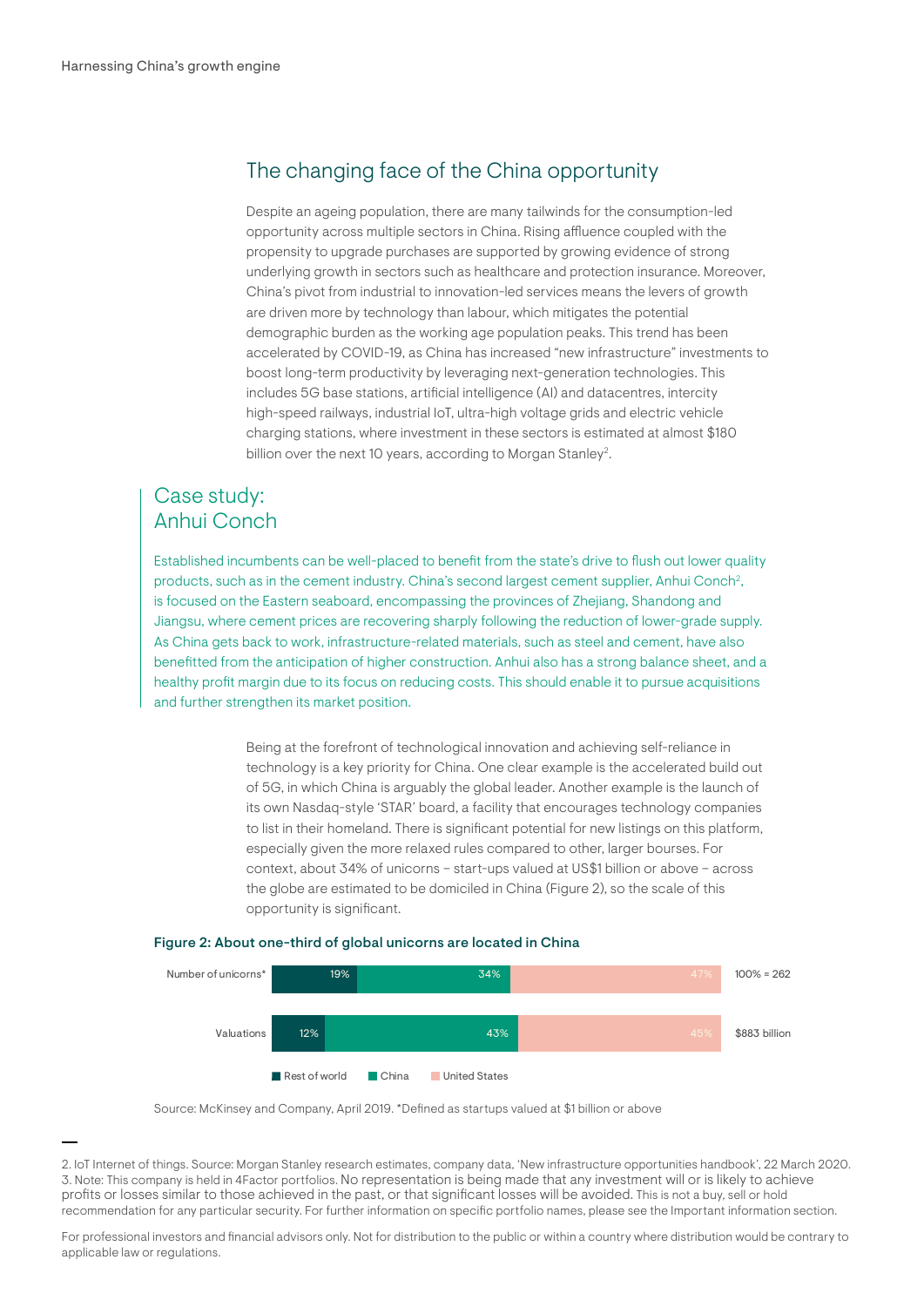## China's transition from rural to urban

China is by far the biggest e-commerce market in the world, and roughly double the size of the US. There are more than 800 million internet users, which is likely to grow given the internet penetration rate across the country is just 58%4. A significant proportion of this penetration gap could be accounted for by rural dwellers, in our view. China still has 560 million people living in rural areas – about 40% of the overall population. As discussed in a recent paper on rural China, disposable income and e-commerce growth in rural areas is now outstripping that in urban areas<sup>5</sup>, allowing rural dwellers greater access to products and services without having to move to a city. An additional area of potential growth is mobile payments in China, which are already some 11 times higher than in the US<sup>6</sup>. Growing smartphone usage has enabled a rapid increase in the use of mobile payments, and by the end of 2017, the proportion of rural internet users using mobile payments stood at 47%<sup>7</sup>.

China's transition to a consumer-led economy will be a key driver of domestic growth in the coming decades. This should create opportunities in 'new' economy sectors, such as consumer discretionary, technology and healthcare, which are still relatively underpenetrated compared to developed markets (Figure 3). Despite this, China's scale is reflected by the fact it is already the world's second largest domestic consumer market<sup>8</sup>. We believe there is potential to access this increasing penetration that will drive the long-term growth of China's economy, alongside high barriers to entry which should protect these leading companies.





Source: UNWTO, CEIC, Euromonitor, IWSR, Canadean, UBS, Goldman Sachs, Bernstein, Data rebased: USA = 100%, as at 31 December 2018.

> Alongside this burgeoning middle class has been the growing focus on areas such as healthcare and insurance, driven by the country's unique demographics and technological advances. As McKinsey has noted, China has begun to experience the health afflictions of affluence that have already been experienced in the West - brought on by factors including pollution, diet and lifestyle changes<sup>9</sup>. In addition, with greater assets comes the need for insurance to provide cover in the event of losses. Innovative companies that provide solutions – often through the application of technology – to these relatively nascent industries are likely to be long-term beneficiaries of markets that are clearly here to stay.

<sup>4.</sup> Source: Ninety One, 'The next half billion: China's rural residents,' November 2019.

<sup>5.</sup> Source: Don't forget the countryside, Professor Robert Ash, SOAS, June 2019.

<sup>6.</sup> Source: McKinsey Global Institute ('China's Digital Economy: A Leading Global Force'), August 2017.

<sup>7.</sup> Source: Statistical Report on Internet Development in China, 41st edition, China Internet Network Information Center, CNNIC, January 2018. 8. Source: World Bank, World Development Indicators, Households and NPISHs Final consumption expenditure (current US\$), 31 December 2019. 9. Source: McKinsey & Company: 'Why China's next big innovation could be healthcare', May 2018.

For professional investors and financial advisors only. Not for distribution to the public or within a country where distribution would be contrary to applicable law or regulations.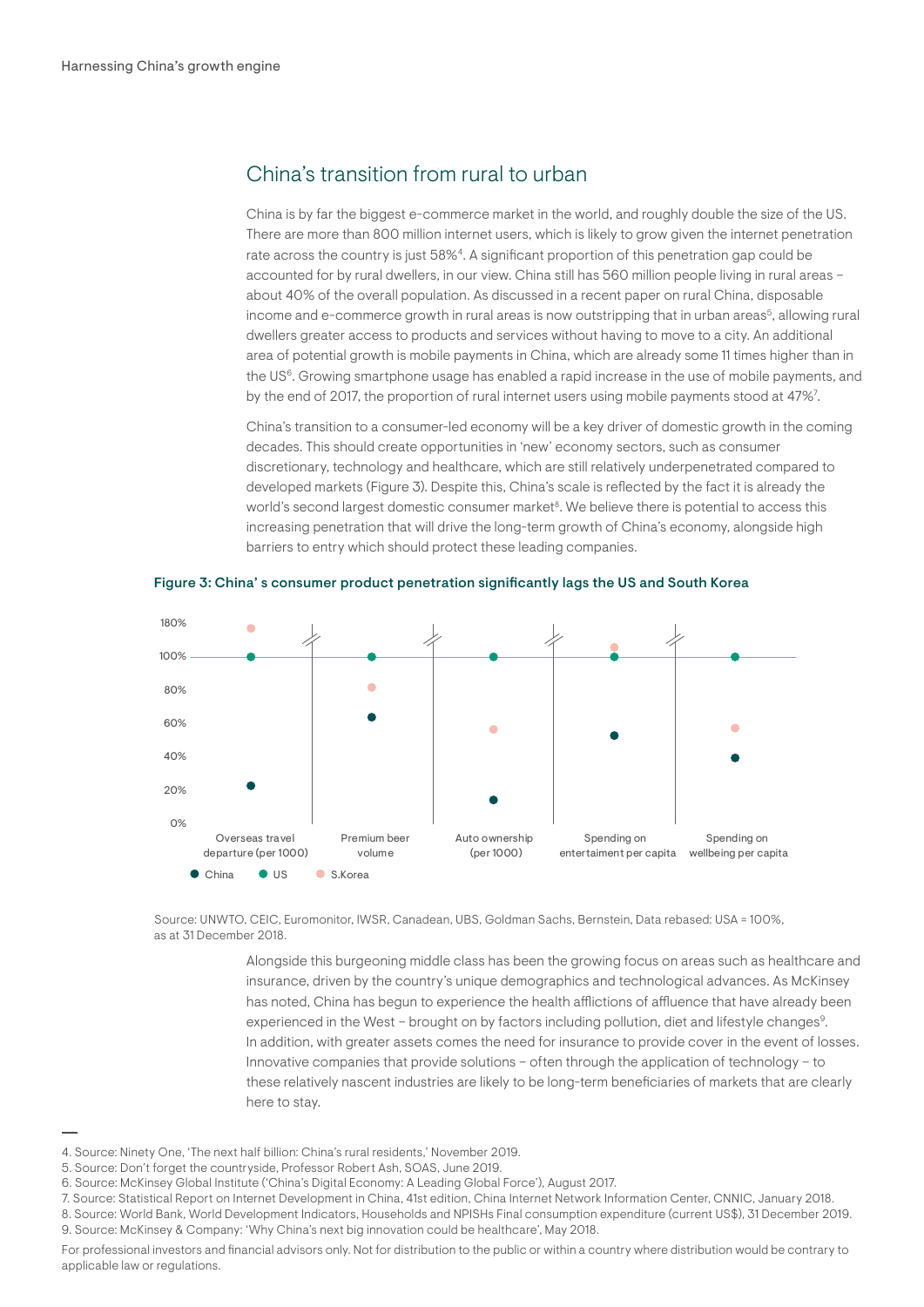## Case study: Hangzhou Tigermed

This clinical research service provider stands to benefit from two key factors: the increase in R&D spending by domestic Chinese pharmaceutical companies, and the greater level of clinical trial outsourcing by multinational firms. This market has high barriers to entry, and Tigermed<sup>9</sup> has built a strong reputation since inception in 2004. This long-term experience ensures that the company has an excellent network, which will help facilitate further clinical trial development opportunities despite the short-term disruption from COVID-19. With a business model that is asset light, the company generated attractive returns on investment, in addition to healthy cashflows that can be used to invest in organic growth or fund acquisitions. We believe Tigermed is well positioned to capitalise on the continuing advances in healthcare in China.

> One further trend that offers potential investment opportunities can be found in the ongoing 'premiumisation' of the Chinese consumer, as an increasingly wealthy population typically chooses to upgrade their purchases to products perceived to be higher quality. For example, the concentrated national liquor Baijiu industry has grown significantly in recent years, and it is the key producers with strong brands that have a sustainable competitive advantage. Wuliangye Yibin<sup>10</sup> is a good example. This Chinese state-owned liquor producer sources most of its revenue from its flagship high-end product. According to recent analysis from Bernstein<sup>11</sup>, it is this more premium end of the Baijiu market that is likely to experience the best retail sales value growth (Figure 4). Wuliangye Yibin aims to secure its market share as it builds out its own consumer marketing capability. This aligns with our investment thesis to seek companies with strong brands and market positions, alongside competitive advantages that are hard to supersede globally.

## Figure 4: Ultra-premium Baijiu well-positioned to lead growth over the coming years



Baijiu volume growth 2018-2023(E)

Source: IWSR, NBS, Canback, Bernstein analysis & estimates, August 2019.

<sup>10.</sup> Note: This company is held in 4Factor portfolios. No representation is being made that any investment will or is likely to achieve profits or losses similar to those achieved in the past, or that significant losses will be avoided. This is not a buy, sell or hold recommendation for any particular security. For further information on specific portfolio names, please see the Important information section. 11. Source Alliance Bernstein, 'The Long View: China alcohol premium is the new mainstream', August 2019.

For professional investors and financial advisors only. Not for distribution to the public or within a country where distribution would be contrary to applicable law or regulations.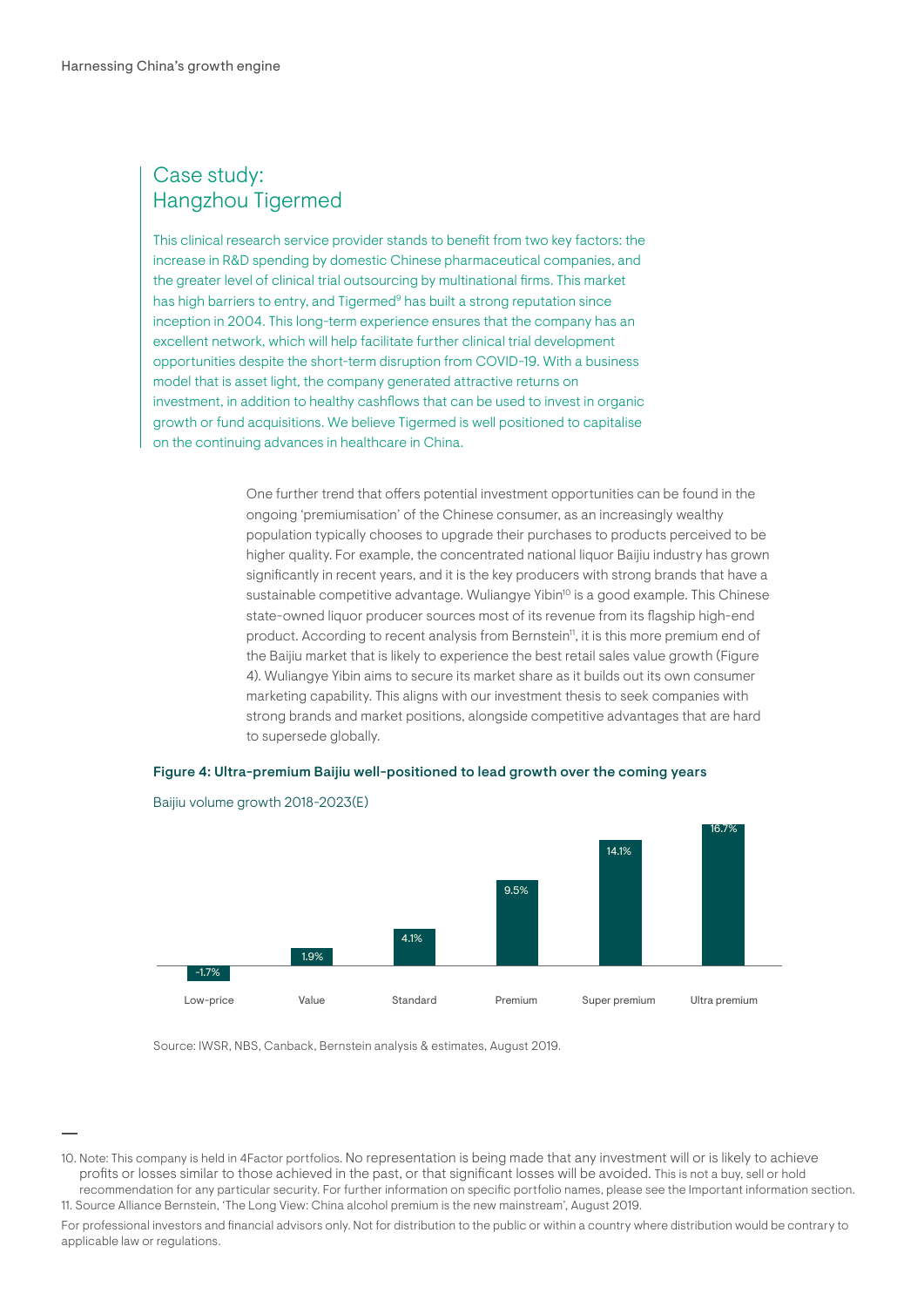## What could stall China's engine?

Chinese equities are trading at a discount to other global equities, particularly after the major correction in 2018, but it is important to remain aware of the risks. Unexpected headwinds – such as the recent coronavirus outbreak dented China's economic growth in the first three months of 2020. However, we believe that China has the fiscal headroom to rekindle growth. Its decisive actions have helped speed up progress towards returning to economic health<sup>12</sup>.

There are also structural risks for investors to consider. For example, in the financial system, where hidden liabilities in rural cooperative banks, city commercial banks and rising domestic bond defaults could undermine confidence. Policy is heading in an encouraging direction, however, as China has pledged to step up measures to combat risks in the sector. In January, the China Banking and Insurance Regulatory Commission (CBIRC) outlined a series of measures including carving out bad loans, setting up a resolution fund, as well as promoting mergers, capital injections and the restructuring of high-risk institutions.

Geopolitics also remains a source of risk for China, such as the possibility of trade tensions with the US escalating. Even after the preliminary agreement agreed between the White House and the Chinese government, most border taxes remain in place, so a second, more comprehensive 'phase two' deal would do more to ease market concerns. Further tensions could result in rising supply chain dislocation for Chinese companies, tariff-induced growth weakness, restrictions on the flow of investor funds from the US into Chinese markets and, at the extreme end of potential outcomes, a delisting of Chinese firms from US exchanges.

Despite these risks and slowing GDP growth, it is notable that earnings revisions for Chinese companies are faring better than both emerging and developed markets (Figure 5). All regions closed out 2019 facing more downgrades than upgrades, but for MSCI China, the extent of the downgrades was less pronounced.



Figure 5: Earnings estimates for China are in better shape than global peers

Source: IBES, Datastream, Morgan Stanley Research. Monthly data as at 31 May 2020. Earnings estimate revision breadth definition = (Number of 12-month forward EPS upgrades - EPS downgrades)/Total number of EPS estimates available.

For professional investors and financial advisors only. Not for distribution to the public or within a country where distribution would be contrary to applicable law or regulations.

<sup>12.</sup> Read 'Eirst in and first out: China as the vanguard for COVID-19 recovery' for more information on China's path to the 'new normal'.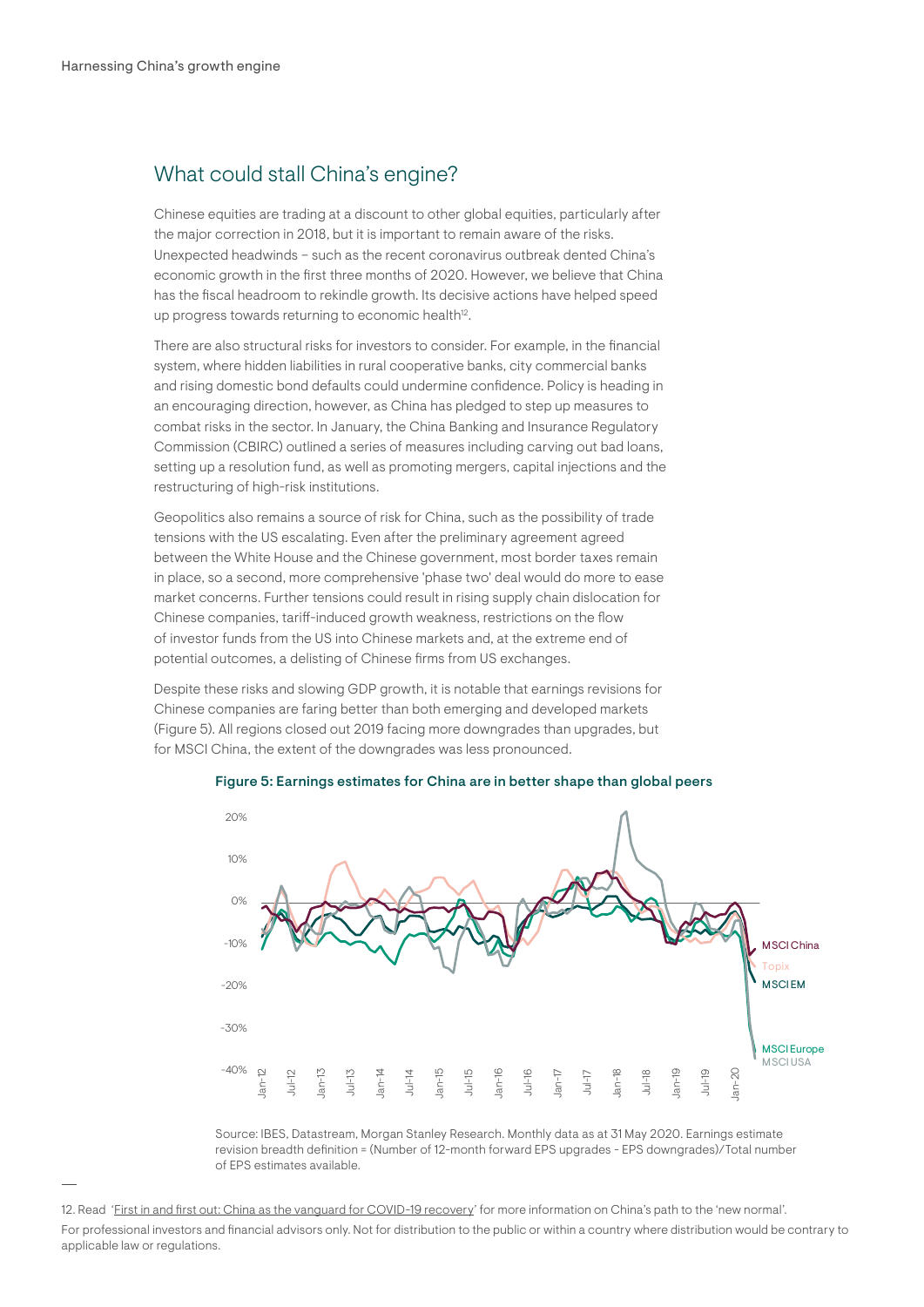## Growth looks set to stay

So why do we believe that China's growth engine won't stall? The government has stressed its commitment to pro-growth policies and shown a willingness to be accommodative should the trade situation with the US escalate. We have seen broad-based monetary and fiscal support so far, including liquidity injections as well as tax cuts. Going forward, infrastructure investments via an acceleration of local government bond issuance and selective easing in property markets have been part of China's tool kit. It is worth noting that to mitigate the economic impact of COVID-19, the government has initiated stimulus plans to revive the economy. China appears to have learnt from its past mistakes and instead acknowledged the role of the market and the private sector to secure its growth trajectory. At the beginning of 2020, the foreign investment law, which the National People's Congress approved last March, took effect. The legislation aims to give foreign businesses equivalent rights to those enjoyed by domestic firms, ranging from intellectual property rights to the overseas remittance of profits.

Another example is the opening up of China's capital markets to international investors. Efforts are being made to increase foreign investor participation in its mainland market through schemes such as the Hong Kong-Shanghai Stock Connect and the launch of the technology 'STAR' board, as discussed earlier. China also scrapped investment quota limits for Qualified Foreign Institutional Investors (OFII) and Renminbi Qualified Foreign Institutional Investors (RQFII) in September last year. Historically, international equity investors have tended to focus on the offshore market given its more open access and transparency. Another avenue to consider – especially now it is becoming more open – is the onshore A-share market, which offers direct access to China's domestic growth. This requires specific expertise, and a strategic, active approach to uncover the most attractive opportunities in China's diverse equity markets.

General risks. The value of investments, and any income generated from them, can fall as well as rise. Past performance is not a reliable indicator of future results.

Specific risks. Geographic/Sector: Investments may be primarily concentrated in specific countries, geographical regions and/or industry sectors. This may mean that the resulting value may decrease whilst portfolios more broadly invested might grow. Currency exchange: Changes in the relative values of different currencies may adversely affect the value of investments and any related income. Derivatives: The use of derivatives is not intended to increase the overall level of risk. However, the use of derivatives may still lead to large changes in value and includes the potential for large financial loss. A counterparty to a derivative transaction may fail to meet its obligations which may also lead to a financial loss. Equity investment: The value of equities (e.g. shares) and equity-related investments may vary according to company profits and future prospects as well as more general market factors. In the event of a company default (e.g. insolvency), the owners of their equity rank last in terms of any financial payment from that company. Concentrated portfolio: The portfolio invests in a relatively small number of individual holdings. This may mean wider fluctuations in value than more broadly invested portfolios. Emerging market (inc. China): These markets carry a higher risk of financial loss than more developed markets as they may have less developed legal, political, economic or other systems.

For professional investors and financial advisors only. Not for distribution to the public or within a country where distribution would be contrary to applicable law or regulations.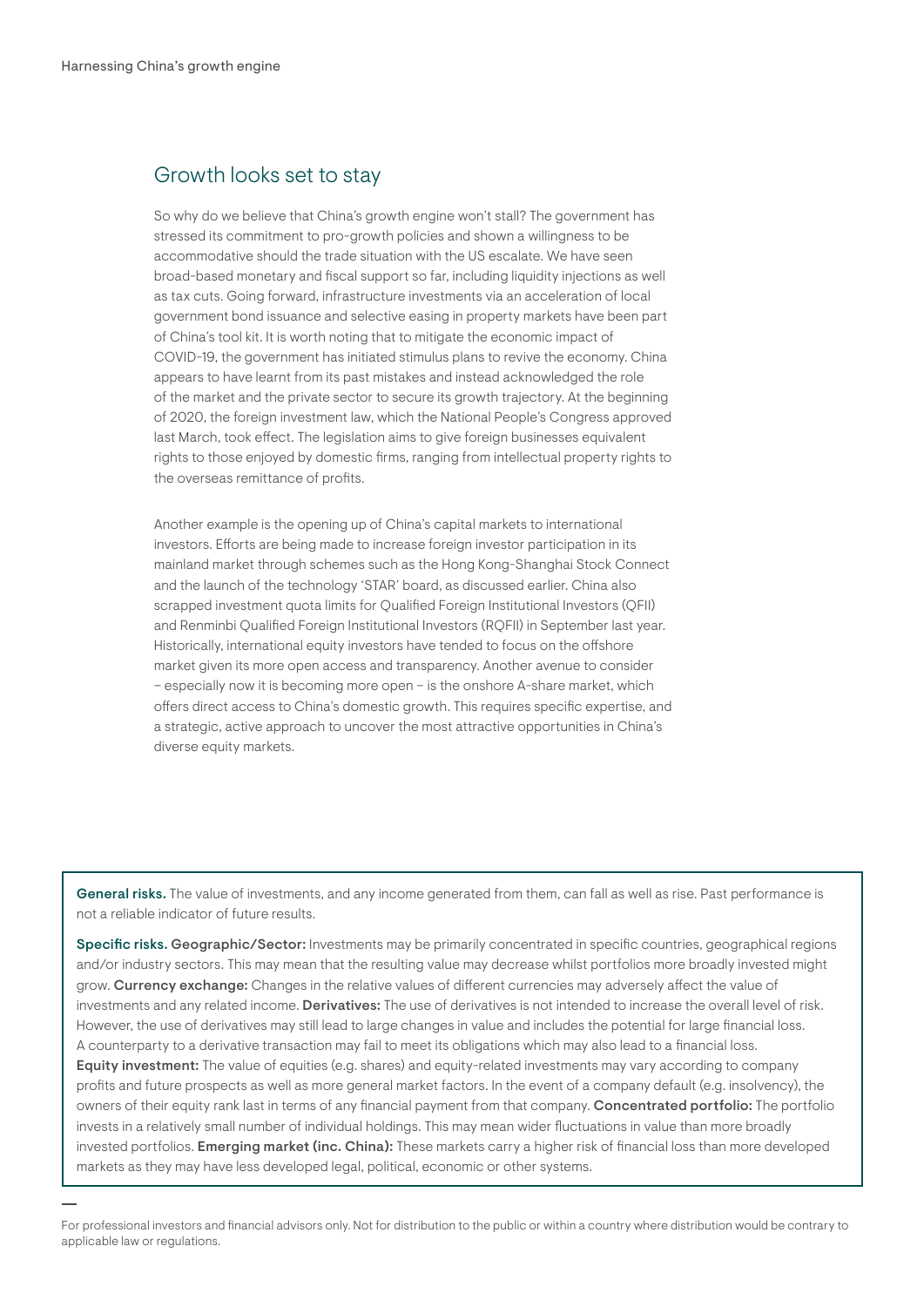### Australia

Level 28 Suite 3, Chifley Tower 2 Chifley Square Sydney, NSW 2000 Telephone: +61 2 9160 8400 australia@ninetyone.com

## Botswana

Plot 64511, Unit 5 Fairgrounds, Gaborone Telephone: +267 318 0112 botswanaclientservice@ninetyone.com

#### Channel Islands

PO Box 250, St Peter Port Guernsey, GY1 3QH Telephone: +44 (0)1481 710 404 enquiries@ninetyone.com

#### Germany

Bockenheimer Landstraße 23 60325 Frankfurt am Main Telephone: +49 (0)69 7158 5900 deutschland@ninetyone.com

#### Hong Kong

Suites 3609-3614, 36/F Two International Finance Centre 8 Finance Street, Central Telephone: +852 2861 6888 hongkong@ninetyone.com

### Italy

Palazzo Toschi Corneliani Corso Venezia 44 20121, Milan Telephone: +39 02 3658 1590 enquiries@ninetyone.com

#### Luxembourg

2-4, Avenue Marie-Thérèse L-2132 Luxembourg Telephone: +352 28 12 77 20 enquiries@ninetyone.com

### Namibia

First Floor, 6 Thorer Street Windhoek Telephone: +264 (61) 389 500 namibia@ninetyone.com

## Singapore

25 Duxton Hill #03-01 Singapore 089608 Telephone: +65 6653 5550 singapore@ninetyone.com

### South Africa

36 Hans Strijdom Avenue Foreshore, Cape Town 8001 Telephone: +27 (0)21 901 1000 enquiries@ninetyone.com

#### Sweden

Grev Turegatan 3, 114 46, Stockholm Telephone: +46 709 550 449 enquiries@ninetyone.com

### Switzerland

Seefeldstrasse 69 8008 Zurich Telephone: +41 44 262 00 44 enquiries@ninetyone.com

## United Kingdom

55 Gresham Street London, EC2V 7EL Telephone: +44 (0)20 3938 1900 enquiries@ninetyone.com

#### www.ninetyone.com

Telephone calls may be recorded for training, monitoring and regulatory purposes and to confirm investors' instructions. For more details please visit www.ninetyone.com/contactus